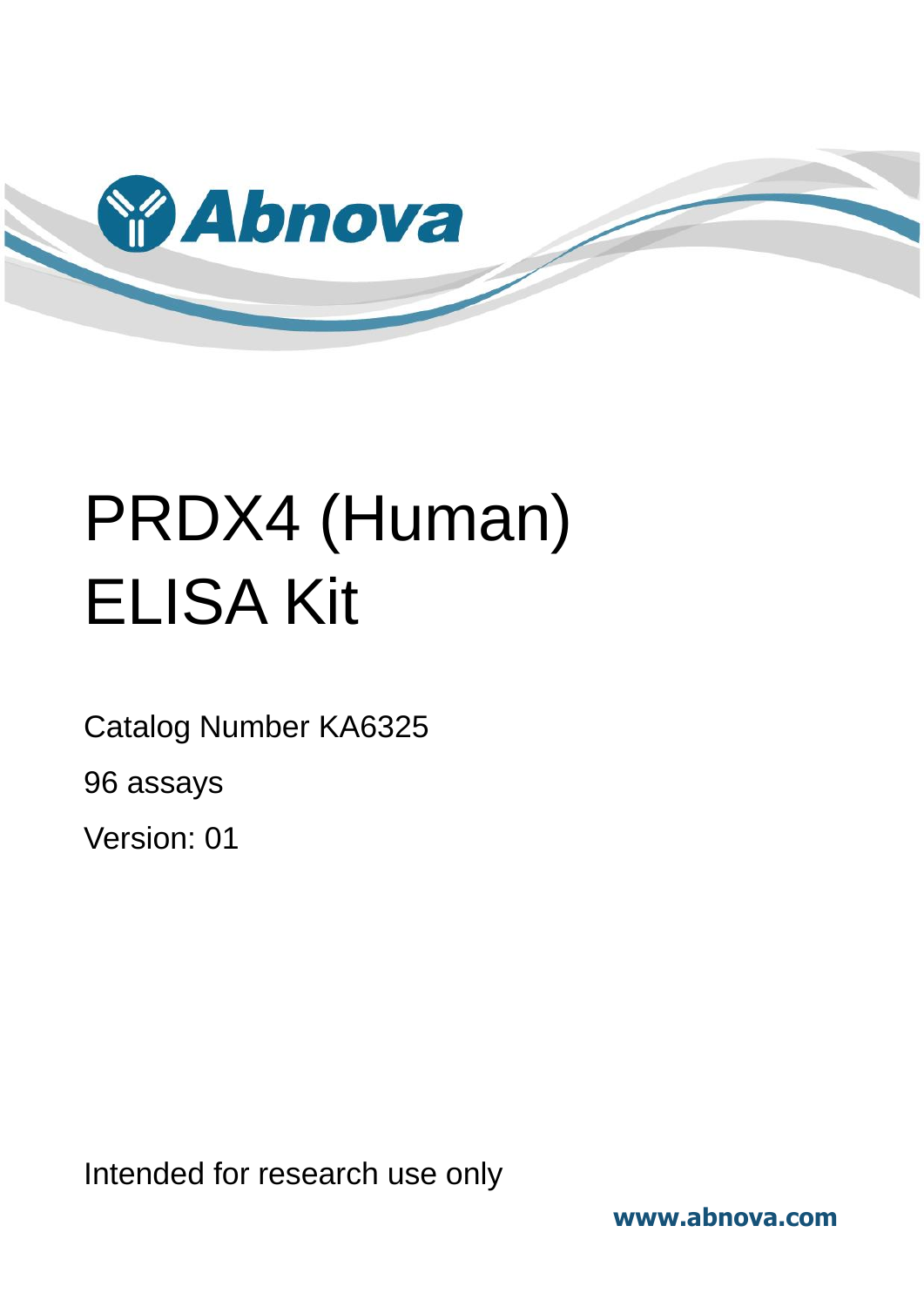

# **Table of Contents**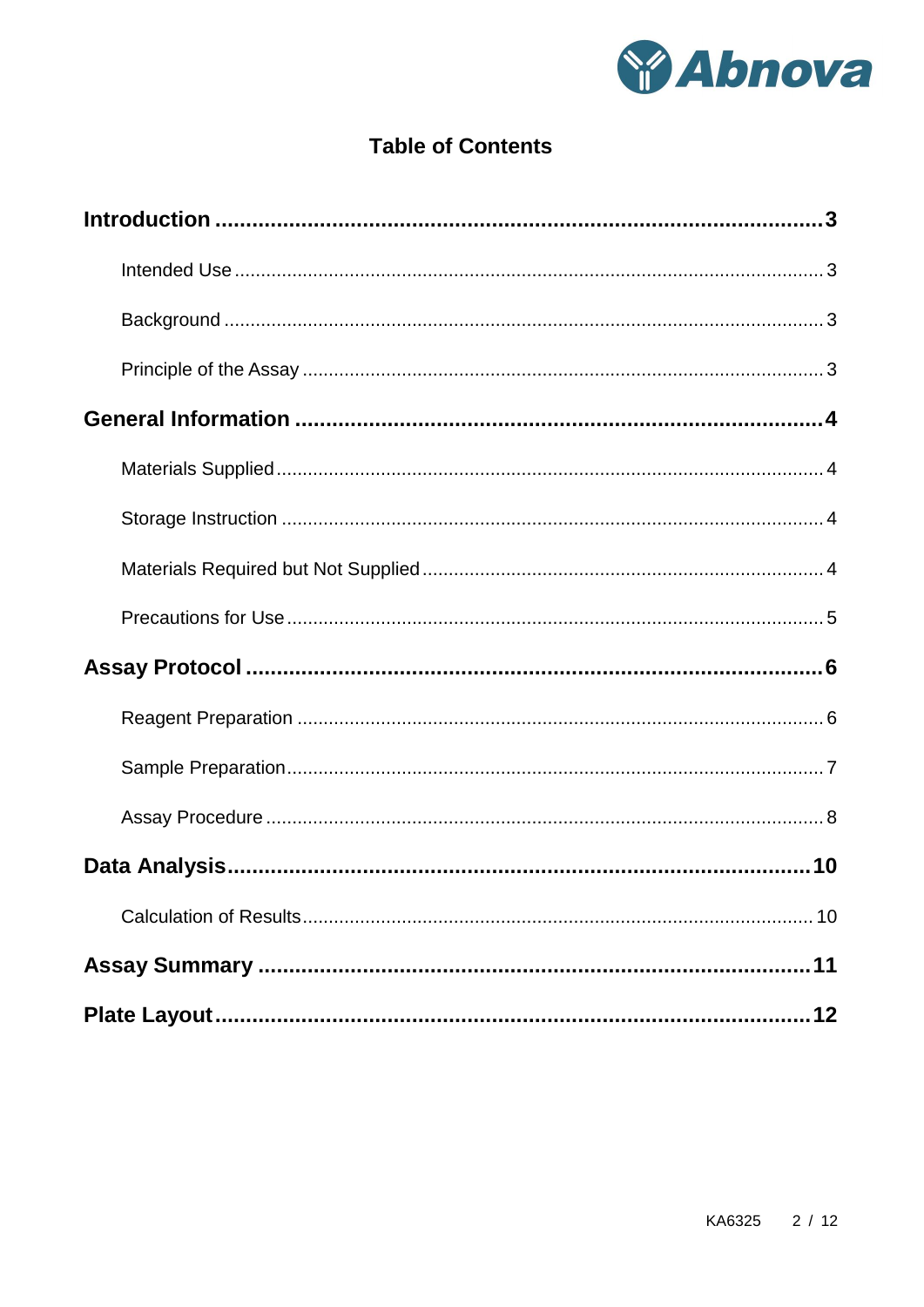

## <span id="page-2-1"></span><span id="page-2-0"></span>**Introduction**

#### **Intended Use**

<span id="page-2-2"></span>For the quantitative measurement of PRDX4 in Human biological samples.

#### **Background**

<span id="page-2-3"></span>Regulates the activation of NF-kappa-B in the cytosol by a modulation of I-kappa-B-alpha phosphorylation.

#### **Principle of the Assay**

PRDX4 ELISA Kit (Human) is based on standard sandwich enzyme-linked immuno-sorbent assay technology. An antibody specific for PRDX4 has been pre-coated onto a 96-well plate (12 x 8 Well Strips). Standards or test samples are added to the wells, incubated and removed. A biotinylated detector antibody specific for PRDX4 is added, incubated and followed by washing. Avidin-Peroxidase Conjugate is then added, incubated and unbound conjugate is washed away. An enzymatic reaction is produced through the addition of TMB substrate which is catalyzed by HRP generating a blue color product that changes to yellow after adding acidic stop solution. The density of yellow coloration read by absorbance at 450 nm is quantitatively proportional to the amount of sample PRDX4 captured in the well.

#### UniProt: Q13162

Cross-Reactivity: No detectable cross-reactivity with other relevant proteins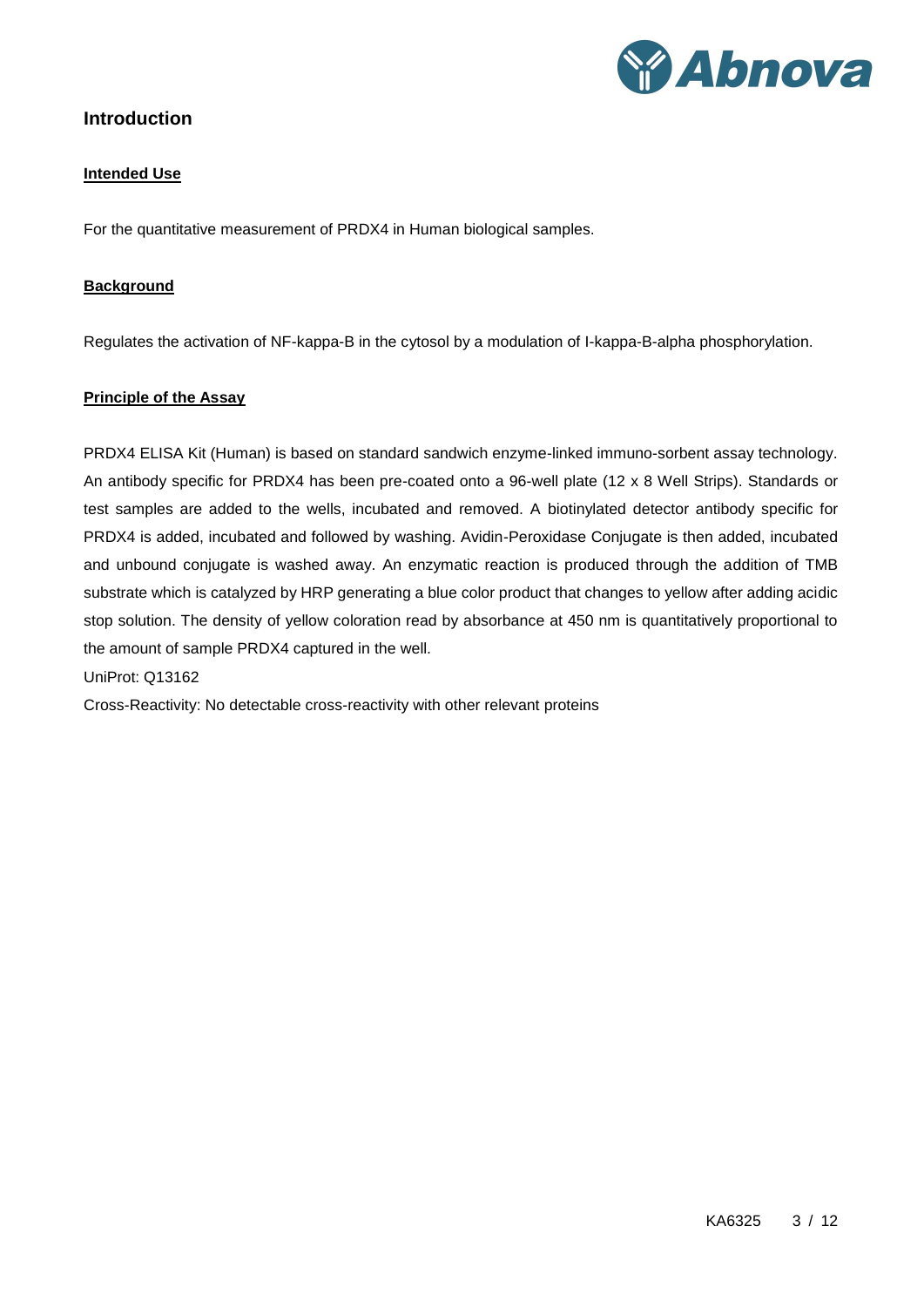

## <span id="page-3-1"></span><span id="page-3-0"></span>**General Information**

#### **Materials Supplied**

List of component

| Component                                 | Amount          | Storage conditions          |
|-------------------------------------------|-----------------|-----------------------------|
| PRDX4 Microplate                          | 96 wells (12x8) | Store at -20°C for 6 months |
| PRDX4 Lyophilized Standard                | 2 vials         |                             |
| 100X Biotinylated PRDX4 Detector Antibody | $120 \mu L$     |                             |
| 100X Avidin-HRP Conjugate                 | $120 \mu L$     |                             |
| Sample Diluent                            | 20 mL           |                             |
| Detector Antibody Diluent                 | $12 \text{ mL}$ |                             |
| Conjugate Diluent                         | $12 \text{ mL}$ |                             |
| 25X Wash Buffer                           | 30 mL           | Store at 4°C for 6 months   |
| <b>Stop Solution</b>                      | $10 \text{ mL}$ |                             |
| <b>TMB Substrate</b>                      | $10 \text{ mL}$ |                             |

#### <span id="page-3-2"></span>**Storage Instruction**

<span id="page-3-3"></span> $\checkmark$  Store components at -20°C for 6 months or until expiration date. Avoid any freeze/thaw cycles.

#### **Materials Required but Not Supplied**

- $\checkmark$  Microplate reader capable of reading absorbance at 450 nm.
- $\checkmark$  Automated plate washer (optional).
- $\checkmark$  Pipettes capable of precisely dispensing 0.5  $\mu$ L through 1 mL volumes of aqueous solutions.
- $\checkmark$  Pipettes or volumetric glassware capable of precisely measuring 1 mL through 100 mL of aqueous solutions.
- $\checkmark$  New, clean tubes and/or micro-centrifuge tubes for the preparation of standards or samples.
- $\checkmark$  Absorbent paper or paper toweling.
- $\checkmark$  Distilled or deionized ultrapure water.
- $\checkmark$  37°C Incubator (optional)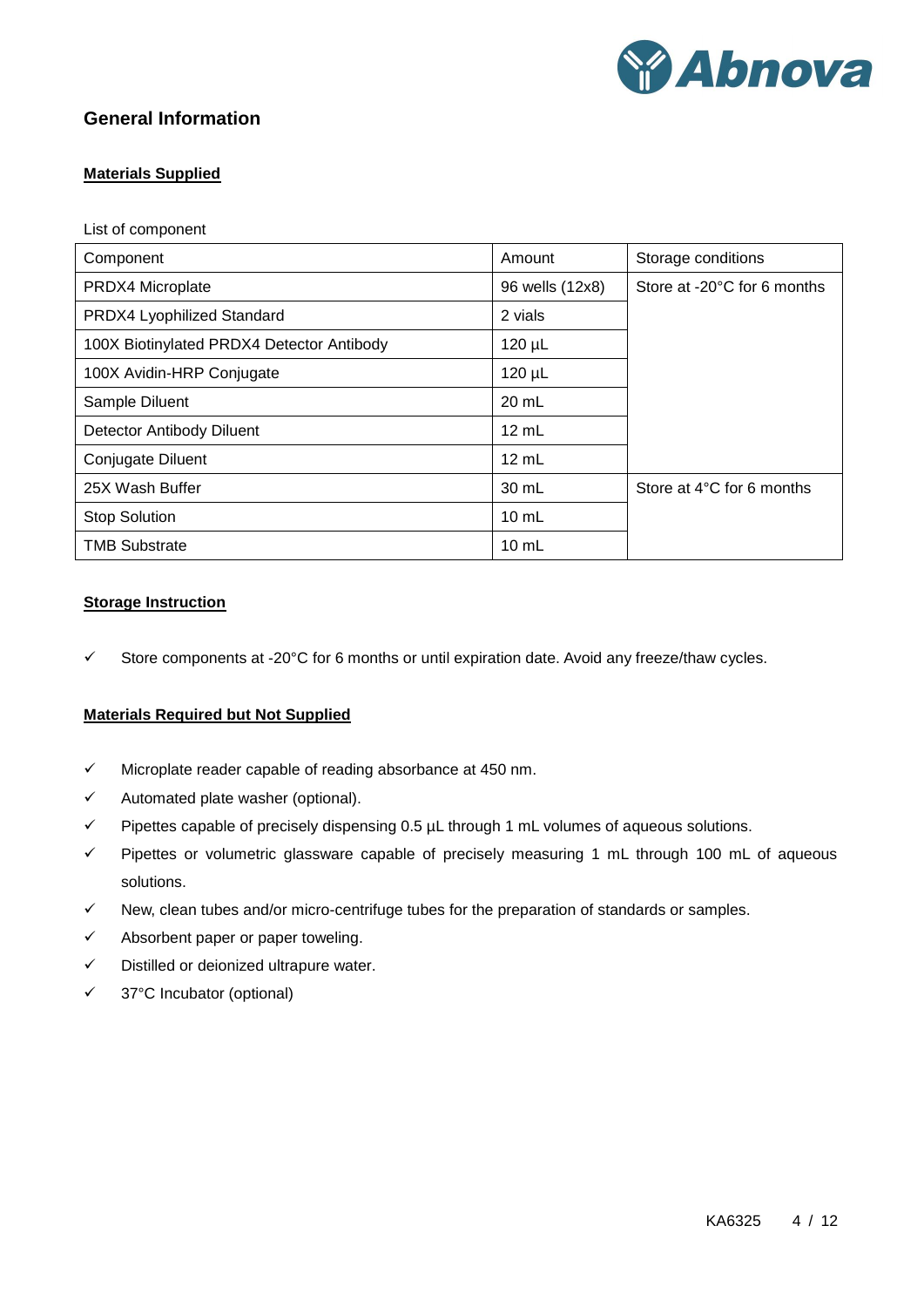

#### <span id="page-4-0"></span>**Precautions for Use**

For research use only. Not for use in diagnostic procedures.

- **Precautions**
- $\checkmark$  Read instructions fully prior to beginning use of the assay kit.
- $\checkmark$  Any deviations or modifications from the described method or use of other reagents could result in a reduction of performance.
- $\checkmark$  Reduce exposure to potentially harmful substances by wearing personal protective lab equipment including lab coats, gloves and glasses.
- Technical application tips
- $\checkmark$  Do not mix or substitute components from other kits.
- $\checkmark$  To ensure the validity of experimental operation, it is recommended that pilot experiments using standards and a small selection of sample dilutions to ensure optimal dilution range for quantitation.
- $\checkmark$  Samples exhibiting OD measurements higher than the highest standard should be diluted further in the appropriate sample dilution buffers.
- $\checkmark$  Prior to using the kit, briefly spin component tubes to collect all reagents at the bottom.
- $\checkmark$  Replicate wells are recommended for standards and samples.
- $\checkmark$  Cover microplate while incubating to prevent evaporation.
- $\checkmark$  Do not allow the microplate wells dry at any point during the assay procedure.
- $\checkmark$  Do not reuse tips or tube to prevent cross contamination.
- $\checkmark$  Avoid causing bubbles or foaming when pipetting, mixing or reconstituting.
- $\checkmark$  Completely remove of all liquids when washing to prevent cross contamination.
- $\checkmark$  Prepare reagents immediately prior to use and do not store, with the exception of the top standard.
- $\checkmark$  Equilibrate all materials to ambient room temperature prior to use (standards exception).
- $\checkmark$  For optimal results for inter- and intra-assay consistency, equilibrate all materials to room temperature prior to performing assay (standards exception) and perform all incubations at 37°C.
- $\checkmark$  Pipetting less than 1  $\mu$ L is not recommended for optimal assay accuracy.
- $\checkmark$  Once the procedure has been started, all steps should be completed without interruption. Ensure that all reagents, materials and devices are ready at the appropriate time.
- $\checkmark$  Incubation times will affect results. All wells should be handled in the same sequential order and time intervals for optimal results.
- $\checkmark$  Samples containing bilirubin, precipitates or fibrin strands or are hemolytic or lipemic might cause inaccurate results due to interfering factors.
- $\checkmark$  TMB Substrate is easily contaminated and should be colorless or light blue until added to plate. Handle carefully and protect from light.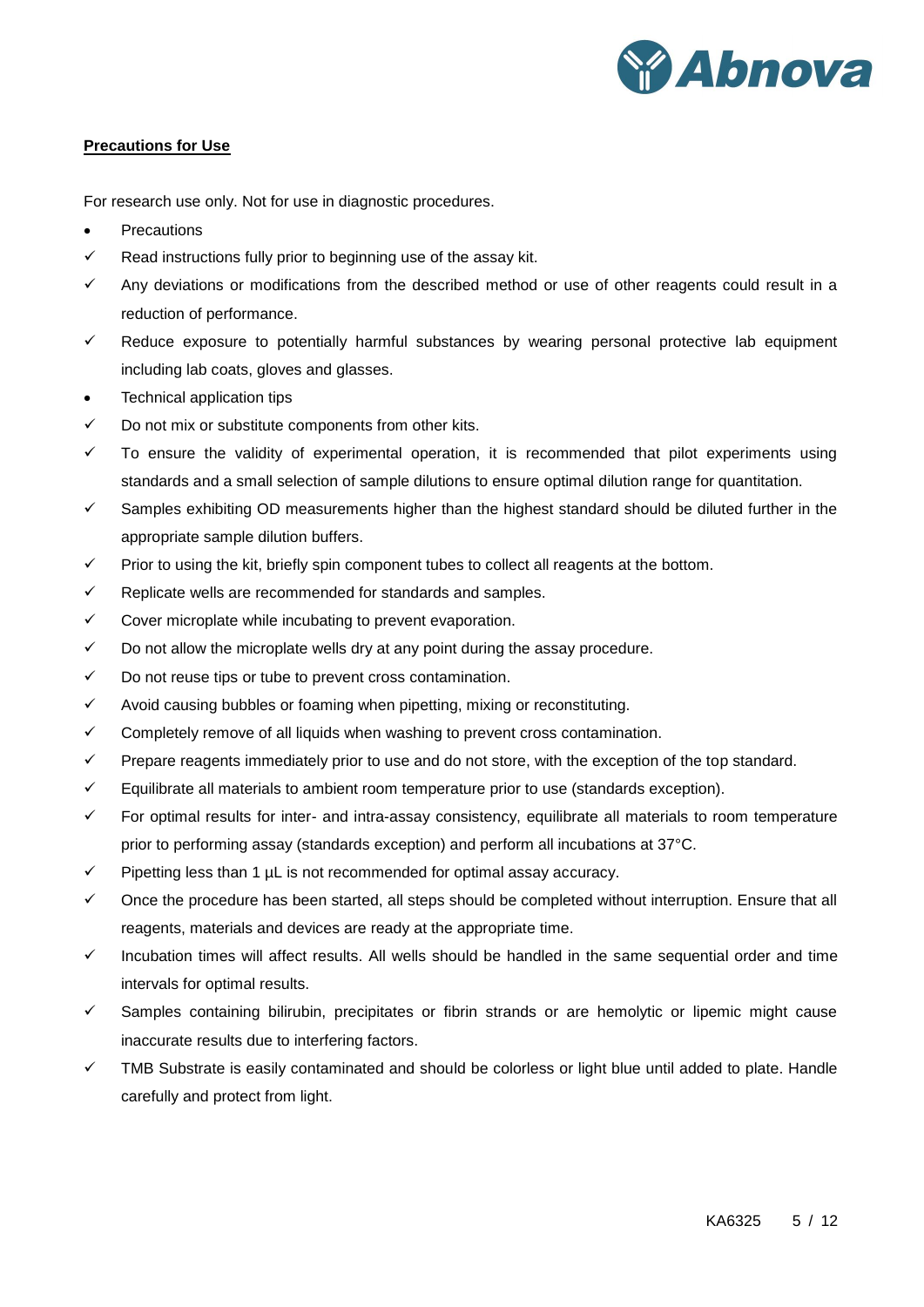

## <span id="page-5-1"></span><span id="page-5-0"></span>**Assay Protocol**

#### **Reagent Preparation**

Equilibrate all materials to room temperature prior to use and use immediately.

#### **Standard**

 $\checkmark$  Prepare a fresh standard curve for each assay performed. Reconstituted standards cannot be stored for later use. For further directions, please refer to the Certificate of Analysis.

#### **1X Biotinylated PRDX4 Detector Antibody**

- $\checkmark$  Prepare the 1X Biotinylated PRDX4 Detector Antibody immediately prior to use by diluting the 100X Biotinylated PRDX4 Detector Antibody 1:100 with Detector Antibody Diluent.
- For each well strip to be used in the experiment (8-wells) prepare 1,000  $\mu$ L by adding 10  $\mu$ L of 100X Biotinylated PRDX4 Detector Antibody to 990 µL Detector Antibody Diluent.
- $\checkmark$  Mix thoroughly and gently. Hold no longer than 2 hours prior to using in procedure. Do not store at 1X concentration for future use.

#### **1X Avidin-HRP Conjugate**

- $\checkmark$  Prepare the 1X Avidin-HRP Conjugate immediately prior to use by diluting the 100X Avidin-HRP Conjugate 1:100 with Conjugate Diluent.
- For each well strip to be used in the experiment (8-wells) prepare 1,000  $\mu$ L by adding 10  $\mu$ L of 100X Avidin-HRP Conjugate to 990 µL Conjugate Diluent.
- $\checkmark$  Mix thoroughly and gently. Hold no longer than 2 hours prior to using in procedure. Do not store at 1X concentration for future use.

#### **1X Wash Buffer**

- $\checkmark$  If crystals have formed in the 25X Wash Buffer concentrate, equilibrate to room temperature and mix gently until crystals have completely dissolved.
- $\checkmark$  Add the entire 30 mL contents of the 25X Wash Buffer bottle to 720 mL of ultra-pure water to a clean > 1,000 mL bottle or other vessel.
- $\checkmark$  Seal and mix gently by inversion. Avoid foaming or bubbles.
- $\checkmark$  Store the 1X Wash Buffer at room temperature until ready to use in the procedure. Store the prepared 1X Wash Buffer at 4°C for no longer than 1 week. Do not freeze.

#### **Microplate Preparation**

- $\checkmark$  Micro-plates are provided ready to use and do not require rinsing or blocking.
- $\checkmark$  Unused well strips should be returned to the original packaging, sealed and stored at 4 °C.
- Equilibrate microplates to ambient temperatures prior to opening to reduce potential condensation.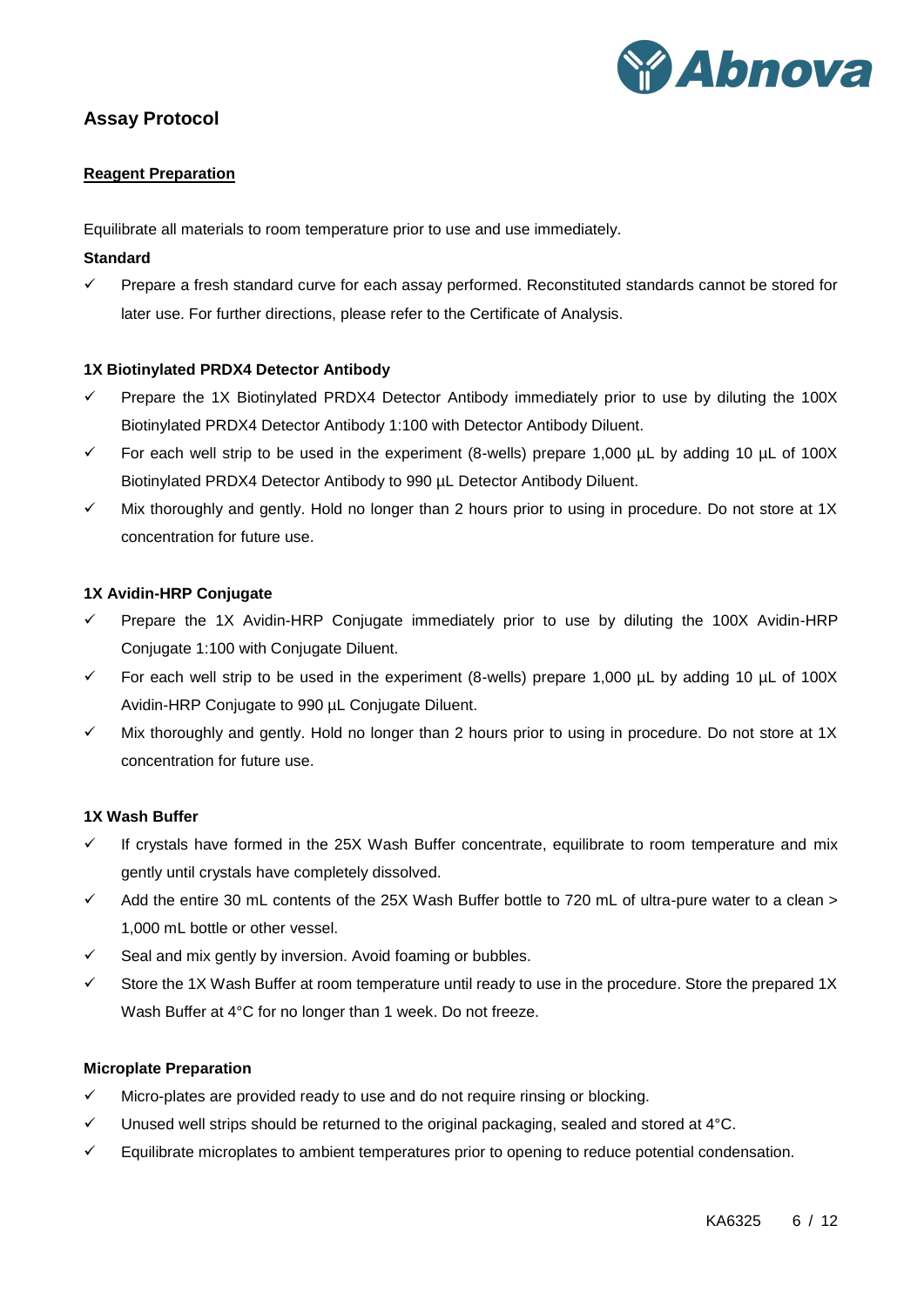

#### <span id="page-6-0"></span>**Sample Preparation**

- $\checkmark$  Samples must be tested to determine if the kit is valid.
- $\checkmark$  Store samples to be assayed at 4°C for 24 hours prior being assayed.
- $\checkmark$  For long term storage, aliquot and freeze samples at -20 $\degree$ C. Avoid repeated freeze-thaw cycles.

#### **General Sample Preparation Guidelines:**

- $\checkmark$  Serum Use a serum separator tube (SST) and allow samples to clot for 30 minutes at room temperature or overnight at 4°C before centrifugation for 15 minutes at 1,000 x g. Remove serum and assay immediately or aliquot and store samples at -20°C or -80°C. Avoid repeated freeze-thaw cycles.
- $\checkmark$  Plasma Collect plasma using EDTA, or heparin as an anticoagulant. Centrifuge for 15 minutes at 1,000 x g at 4°C within 30 minutes of collection. Assay immediately or aliquot and store samples at -20°C or -80°C. Avoid repeated freeze-thaw cycles.
- $\checkmark$  Tissue Homogenates Rinse 100 mg of tissue with 1X PBS, then homogenize in 1 mL of 1X PBS and store overnight at -20°C. Perform two freeze-thaw cycles to break the cell membranes, then centrifuge the homogenate for 5 minutes at 5,000 x g, 2-8°C. Remove the supernatant and assay immediately. Alternatively, aliquot and store samples at -20°C or -80°C. Centrifuge the sample again after thawing before the assay. Avoid repeated freeze-thaw cycles.
- $\checkmark$  Cell Lysates Adherent cells should be detached with trypsin and then collected by centrifugation (suspension cells can be collected by centrifugation directly). Wash cells three times in cold PBS. Resuspend cells in PBS (1×) and ultrasonicate the cells 4 times (or freeze cells at ≤ -20°C. Thaw cells with gentle mixing. Repeat the freeze/thaw cycle 3 times.) Centrifuge at 1,500 x g for 10 minutes at 2 -8°C to remove cellular debris.
- $\checkmark$  Cell culture supernatants and other biological fluids Remove particulates by centrifugation and assay immediately or aliquot and store samples at -20°C or -80°C. Avoid repeated freeze/thaw cycles.

*Recombinant Proteins: Due to the possibility of mismatching between antigen from other origin and antibody used in our kits (e.g. antibody targets conformational epitope rather than linear epitope), some native or recombinant proteins from other manufacturers may not be recognized by our products*

#### **Sample dilution:**

Target protein concentration must be estimated and appropriate sample dilution selected such that the final target protein concentration falls near the middle of the assay linear dynamic range. Samples exhibiting saturation should be further diluted.

- $\checkmark$  Prior to performing the full experiment, test a serially diluted representative sample.
	- a small pool of several samples can also be used with this same method if sample volume is limited.
- $\checkmark$  Dilute samples using Sample Diluent.
- $\checkmark$  Mix diluted samples gently and thoroughly.
- $\checkmark$  Pipetting less than 2 µL is not recommended for optimal assay accuracy.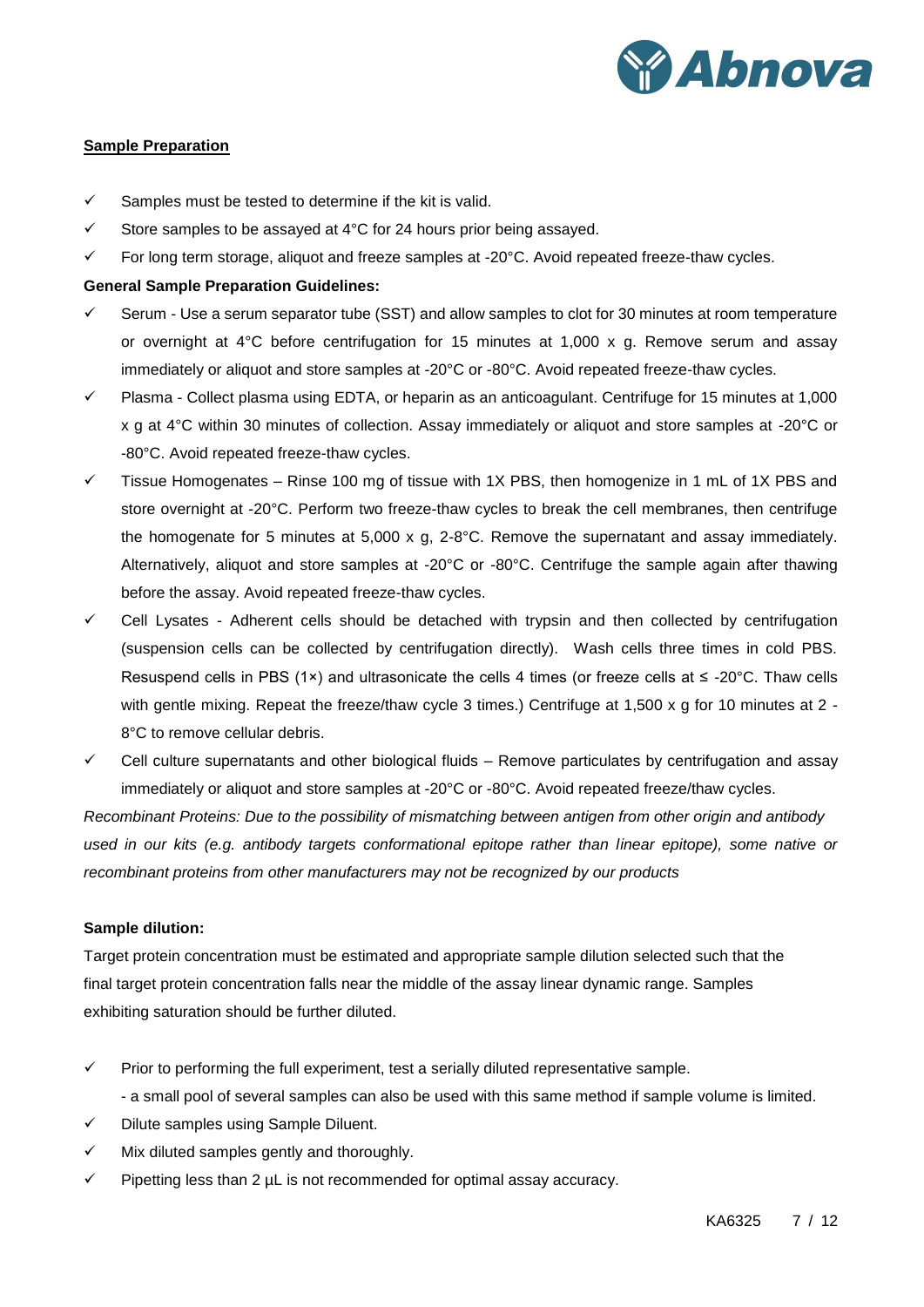

#### <span id="page-7-0"></span>**Assay Procedure**

Equilibrate all reagents and materials to ambient room temperature prior to use in the procedure. Place the desired number of coated strips into the holder.

Optimal results for intra- and inter-assay reproducibility will be obtained when performing incubation steps at 37°C as indicated below.

- 1. Determine the required number of wells and return any remaining unused wells and desiccant to the pouch.
- 2. Add 100 µL of serially titrated standards, diluted samples or blank into wells of the PRDX4 Microplate. At least two replicates of each standard, sample or blank is recommended.
- 3. Cover the plate with the well plate sealer and incubate at 37°C for 2 hours.
- 4. Remove the plate sealer and discard the liquid in the wells by rigorously flicking into an acceptable waste receptacle or aspiration.
- 5. Gently blot any remaining liquid from the wells by tapping inverted on the benchtop onto paper Do not allow the wells to completely dry at any time.
- 6. Add 100 µL of prepared 1X Biotinylated PRDX4 Detector Antibody to each well.
- 7. Cover with the well-plate sealer and incubate at 37°C for 60 minutes.
- 8. Discard the liquid in the wells by rigorously flicking into an acceptable waste receptacle or aspiration.
- 9. Gently blot any remaining liquid from the wells by tapping inverted on the benchtop onto paper toweling. Do not allow the wells to completely dry at any time.
- 10. Wash plate 3 times with 1X Wash Buffer as follows:
	- 10.1Add 300 µL of 1X Wash Buffer to each assay well.
	- 10.2 Incubate for 1 minute.
	- 10.3 Discard the liquid in the wells by rigorously flicking into an acceptable waste receptacle.
	- 10.4 Gently blot any remaining liquid from the wells by tapping inverted on the benchtop onto paper toweling. Do not allow the wells to completely dry at any time.
	- 10.5 Repeat steps 10.1 through 10.4 two more times.
- 11. Add 100 µL of prepared 1X Avidin-HRP Conjugate into each well, cover with plate sealer and incubate at 37°C for 60 minutes.
- 12. Discard the liquid in the wells by rigorously flicking into an acceptable waste receptacle or aspiration.
- 13. Gently blot any remaining liquid from the wells by tapping inverted on the benchtop onto paper toweling. Do not allow the wells to completely dry at any time.
- 14. Wash plate 5 times with 1X Wash Buffer as in Step 10.
- 15. Add 90 µL of TMB Substrate to each well, cover with plate sealer and incubate at 37°C in the dark for 15-30 minutes. Wells should change to gradations of blue. If the color is too deep, reduce the incubation time. (NOTE: optimal incubation time must be determined by the user. Optimal development can be visualized by blue shading in the top four standard wells, while the remaining standards are still clear.)
- 16. Add 50 µL of Stop Solution to each well. Well color should change to yellow immediately. Add the Stop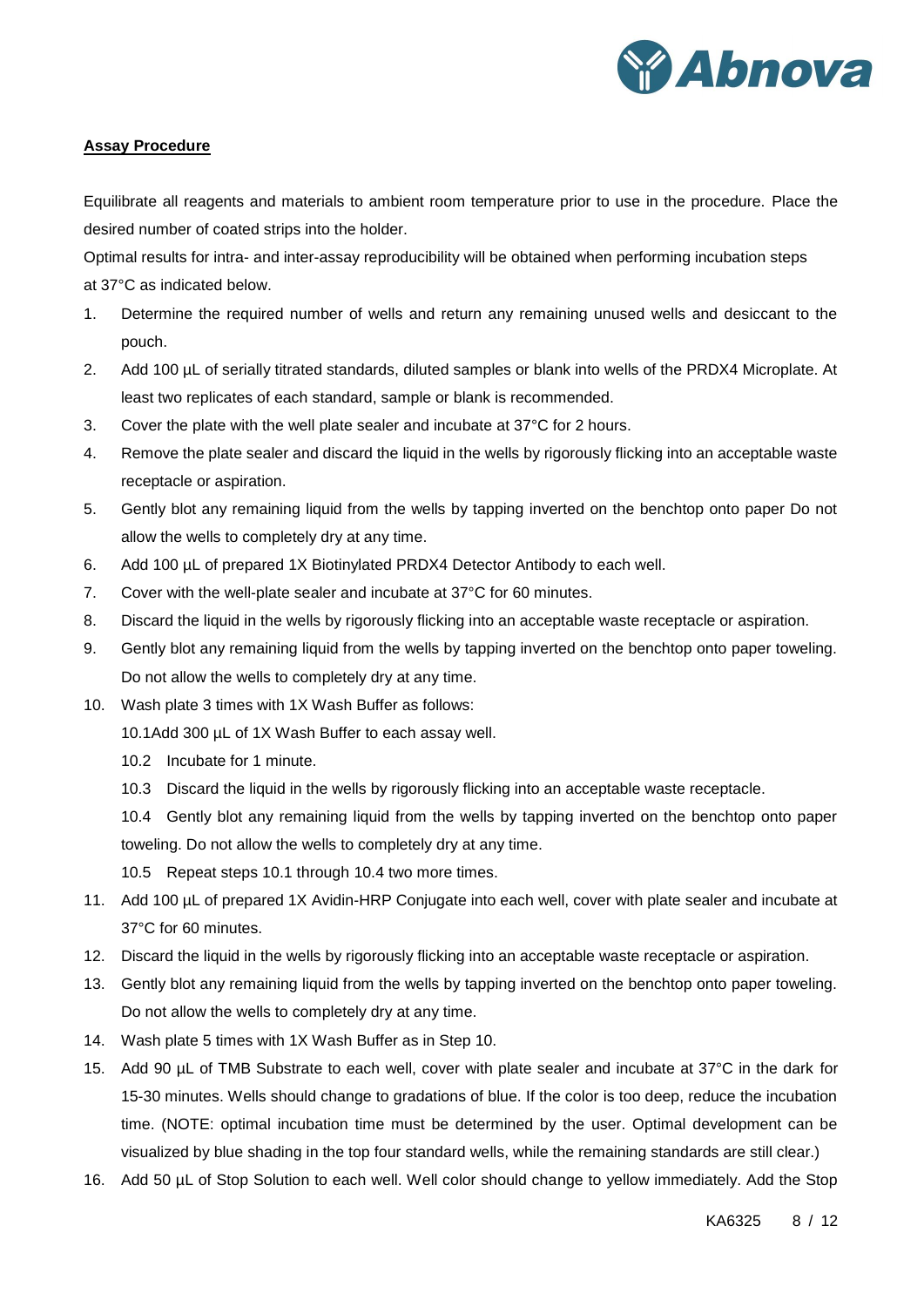

Solution in the same well order as done for the TMB Substrate.

17. Read the O.D. absorbance at 450 nm with a standard microplate reader within 5 minutes of stopping the reaction in step 16. If wavelength correction is available, set to 540 nm or 570 nm.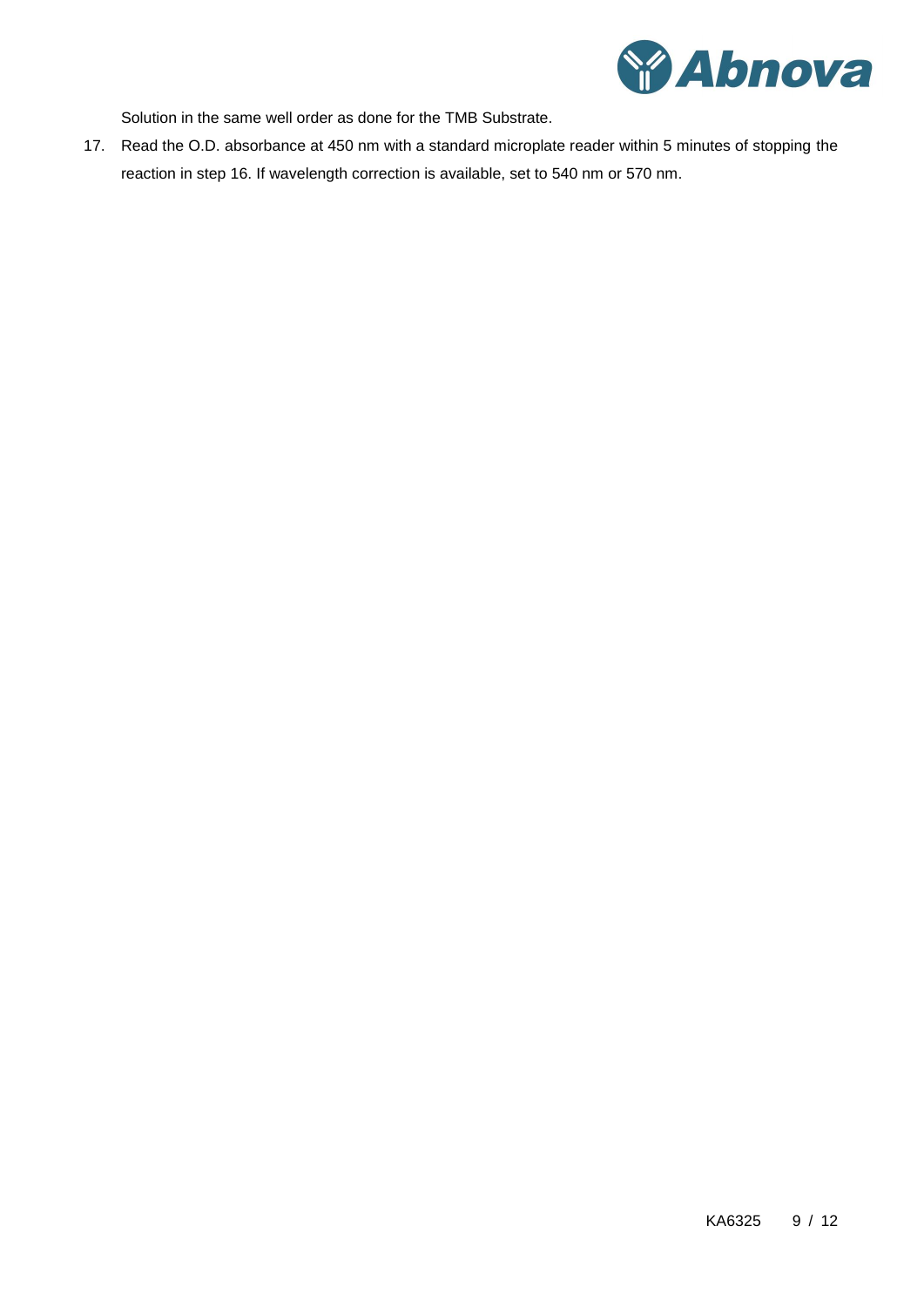

# <span id="page-9-1"></span><span id="page-9-0"></span>**Data Analysis**

### **Calculation of Results**

For analysis of the assay results, calculate the Relative  $OD_{450}$  for each test or standard well as follows:

(Relative OD<sub>450</sub>) = (Well OD<sub>450</sub>) – (Mean Blank Well OD<sub>450</sub>)

The standard curve is generated by plotting the mean replicate Relative OD<sub>450</sub> of each standard serial dilution point vs. the respective standard concentration. The concentration contained in the samples can be interpolated by using linear regression of each mean sample Relative OD<sub>450</sub> against the standard curve. This is best achieved using curve fitting software. A standard curve should be generated each time the test is performed.

Note: if wavelength correction readings were available, subtract the readings at 540 nm or 570 nm from the readings at 450 nm. This may provide greater reading accuracy.

Note: if the samples measured were diluted, multiply the derived mean sample concentration by the dilution factor for a final sample concentration.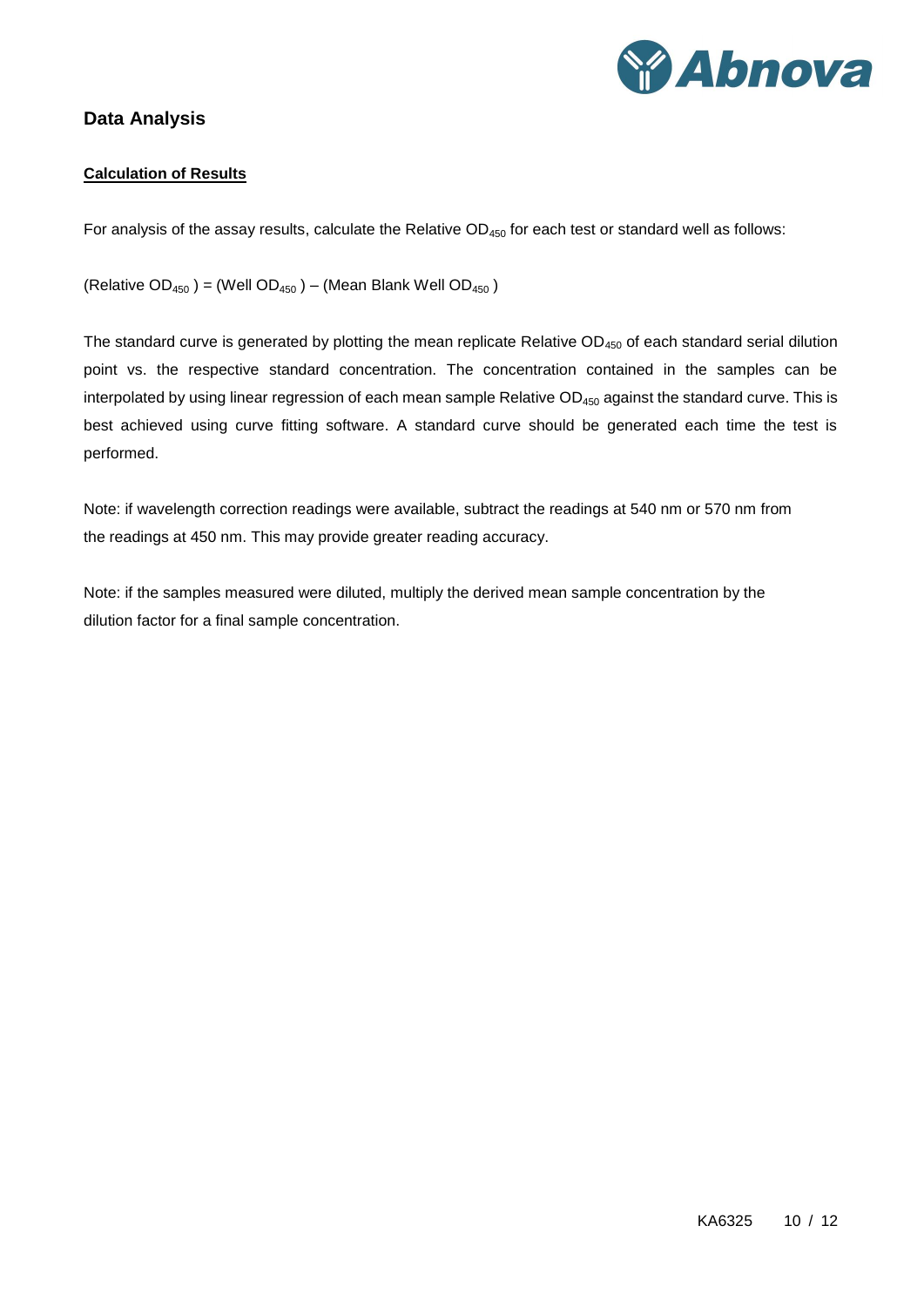# <span id="page-10-0"></span>**Assay Summary**



|                                                                                 | Pre-coated micro-well plate                                                   |
|---------------------------------------------------------------------------------|-------------------------------------------------------------------------------|
| Capture Antibody                                                                | Add sample or standards,<br>incubate                                          |
| <b>Detector Antibody</b><br><b>Detection Conjugate</b><br><b>Target Protein</b> | Sample and standards are<br>removed, add detector<br>antibody, incubate, wash |
| Sample matrix Protein                                                           | Add detection conjugate,<br>incubate, wash                                    |
|                                                                                 | Add detection substrates,<br>incubate, read at OD 450 nm                      |